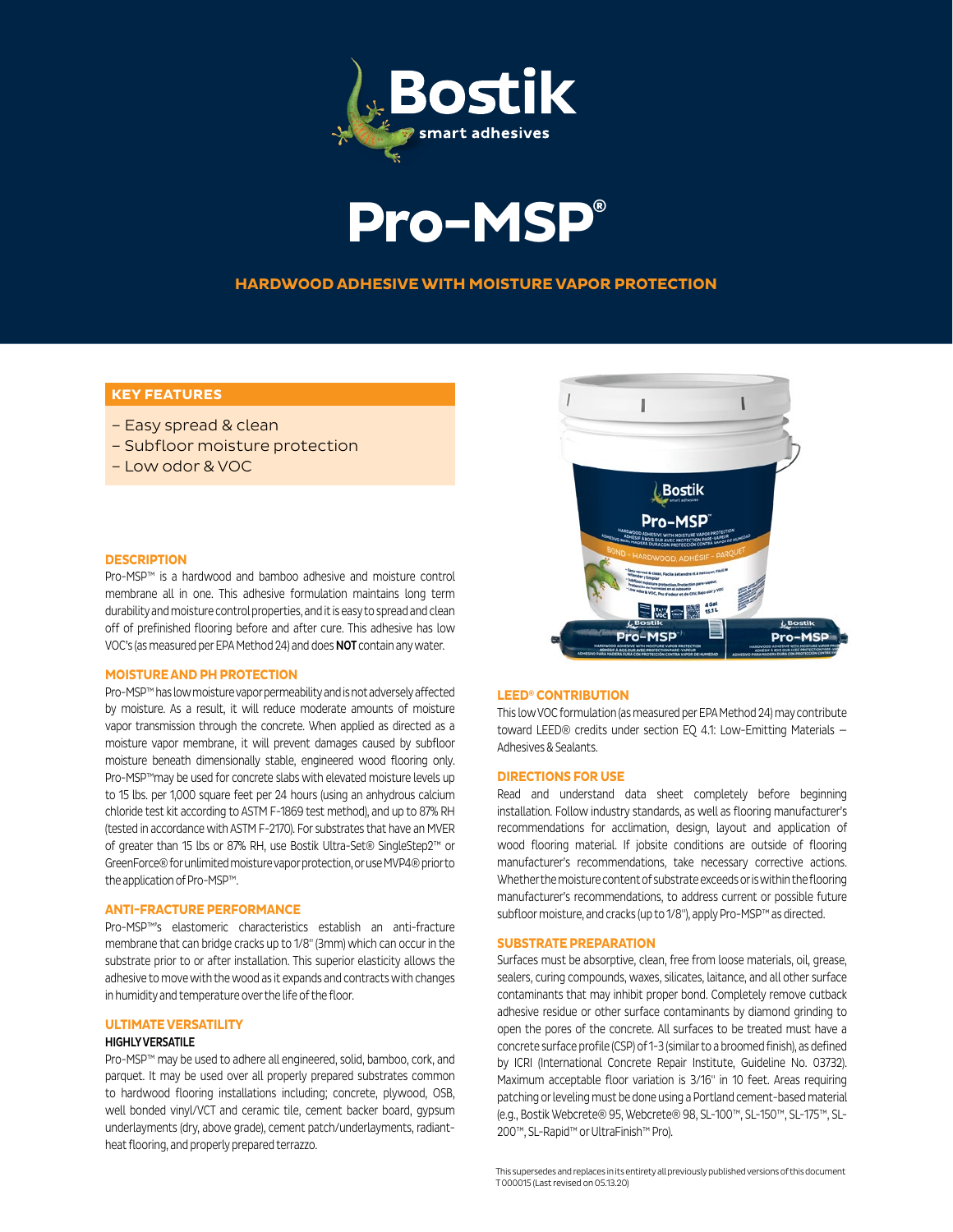PLEASE NOTE: Concrete substrate should NOT be smooth and reflective; it must have a concrete surface profile of CSP 1-3 (similar to a broomed finish), as define by ICRI (International Concrete Repair Institute, Guideline No. 03732). It is advisable to test for adequate substrate absorption and texture in several areas throughout the jobsite by sprinkling droplets of water onto the slab. The drops of water should show signs of penetrating the substrate within one minute. This is evidenced by a water stain on the concrete without a "domed" droplet. If no signs of water penetration are shown within one minute and "domed" droplets remain (similar to drops on a car hood) the substrate will need to be mechanically textured.

### **INSTALLATION**

The installation begins with a starter row secured to the subfloor; the starter row provides a stationary point to push against so flooring doesn't move during installation. Once the starter row is secured, apply adhesive/ membrane to substrate using the appropriate trowel. See the chart on last page for proper trowel selection. Flooring is to be installed using a "Wet-Lay" method of installation. For a "Wet-Lay" type of installation, spread the adhesive and begin to install the flooring immediately. Periodically lift boards immediately after installation to ensure proper slab coverage and transfer to the back of the flooring. If a thin skin forms on the adhesive on the slab prior to installation of the flooring, it may be possible to re-trowel the adhesive and obtain proper coverage and transfer. Re-trowel 90° to the ridges, and if no sign of the original trowel marks remains, install additional flooring and check coverage and transfer. Adhesive that has cured too much prior to installation of the flooring must be mechanically removed and fresh adhesive applied.

Although it is relatively easy to remove Pro-MSP™ adhesive from the face of prefinished hardwood even after cure, it is recommended to clean with a non-abrasive towel as you work prior to cure. After a few rows have been installed, and as you move across the room, tape the boards together using removable 3M #2080 Blue tape to prevent boards from sliding and to secure close-fitting joints. Flooring that is not flat should be tacked, weighted, or rolled to ensure proper contact between the flooring and substrate.

Plywood Over Concrete: Score 4' x 4' or 2' x 8' sheets of 3/4" exterior grade plywood on the backside every 8" to 10" by using a circular saw and cutting one-half the thickness of the plywood; "scoring or kerfing" takes the tension out of the plywood and helps to prevent possible warping or curling. Using a recommended trowel, apply adhesive/membrane to substrate and then set plywood into the wet adhesive/membrane. For moisture protection, ensure 100% coverage and transfer. Allow the adhesive/membrane to fully cure before nailing or using Pro-MSP™ adhesive/membrane to install flooring. Make sure that nails do not penetrate through the Pro-MSP™ membrane.

#### **GLUE ASSIST**

Pro-MSP™ may be used for glue assist of mechanical fasteners on wood subfloors when suggested or required by flooring manufacturers. Cut sausage foil just below the end-clip. Place sausage into manual or pneumatic caulking dispenser. Cut the tip of the nozzle to produce a bead of adhesive at least 1/4" in diameter and place on top dispenser.

Gun Pro-MSP™ onto the subfloor or the backside of the board with a continuous bead at least 1/4" in diameter. Per NWFA recommendations, the adhesive should be applied in a manner that covers the entire width and length of each plank, to within 1" from the edges and ends of each board. Pro-MSP™ may be applied by following patterns. The Serpentine pattern should be applied where the full curve is approximately twice the width of the board. The Parallel Stripes pattern should be applied perpendicular or diagonal to the length of the board, and the adhesive is applied every 6-8" intervals. The Ends and Grooves pattern should be applied such that the adhesive is within 1" from both ends of the board, in addition, the adhesive

is applied along the entire groove end of the board. The Lengthwise Parallel Stripes pattern should be applied within 1" of each long side edge; the adhesive is also applied down the middle of the board. Refer to the NWFA guidelines for further Glue-Assisted Nail-Down installation instructions. Press plank firmly into place, then set mechanical fasteners per the flooring manufacturer or NWFA guidelines. The average coverage of a 1/4" diameter bead produces 60 linear feet per 20 fl. oz. sausage. PLEASE NOTE: Glue assist is for bond only and offers no moisture vapor protection. As a result, glue assist should only be performed on subfloors that have moisture mitigation or environmental controls beneath, matching the temperature and humidity levels of the space above. Do not apply adhesives over asphalt felt papers or other loose-lay underlayments.

### **CLEAN UP**

While Pro-MSP™ bonds tenaciously to concrete and flooring, it is designed not to bond with most finishes on pre-finished flooring, making it relatively easy to remove from the finish even after cure. Although it is relatively easy to remove after cure, it is recommended to clean with a non-abrasive towel as you work prior to cure. After cure, adhesive may be removed with a plastic scraper and dry, non-abrasive towel, taking care not to damage the finish. Immediately clean all tools and equipment before material cures.

TROWEL CLEAN-UP TIP: Before use, cover areas of the trowel that are not used to spread the adhesive with duct tape or blue tape. After use, simply tear off tape before material cures, and clean the remainder of the trowel with a towel.

#### **STORAGE/SHELF LIFE**

Store at temperatures between 50°F (10°C) and 100°F (38°C). Shelf life is one year from date of manufacturing in closed, original packaging.

Re-Seal Partially Used Container: Clean all adhesive residue off of the lip of the pail and the groove around the perimeter of the lid. Plastic (e.g., a trash bag) may be placed into the pail to cover the wet adhesive, especially in high humidity environments, but do not allow the plastic to extend outside of the pail and interfere with the seal of the pail with the lid. Use a rubber mallet to fully seat the lid on the pail. Do not turn the pail over.

Re-Open Partially Used Container: Remove the lid. Peel any cured material away from pail and discard cured material and plastic from the top of the pail. Any uncured material may be used.

### **LIMITATIONS**

- Periodically check coverage of adhesive during installation; 100% substrate coverage and adhesive transfer is required to protect against damages from subfloor moisture.
- Due to limitations with solid and bamboo wood flooring (e.g., lack of dimensional stability), "below-grade" installations are limited to engineered hardwood flooring.
- On or below-grade substrates must have appropriate vapor barrier (6 mil poly or better) properly installed below slab.
- Do not install solid wood or bamboo flooring over VCT/vinyl.
- Bamboo installations should follow solid hardwood flooring installation recommendations.
- Do not use Pro-MSP™ as a moisture vapor membrane beneath solid or bamboo flooring.
- Slab temperature should be between 50°F and 90°F (10°C and 32°C) during installation.
- Do not use on wet, dusty, contaminated, glassy smooth or friable substrates; do not use over substrates/slabs treated with sealers or curing compounds.
- Do not use in areas subject to hydrostatic head.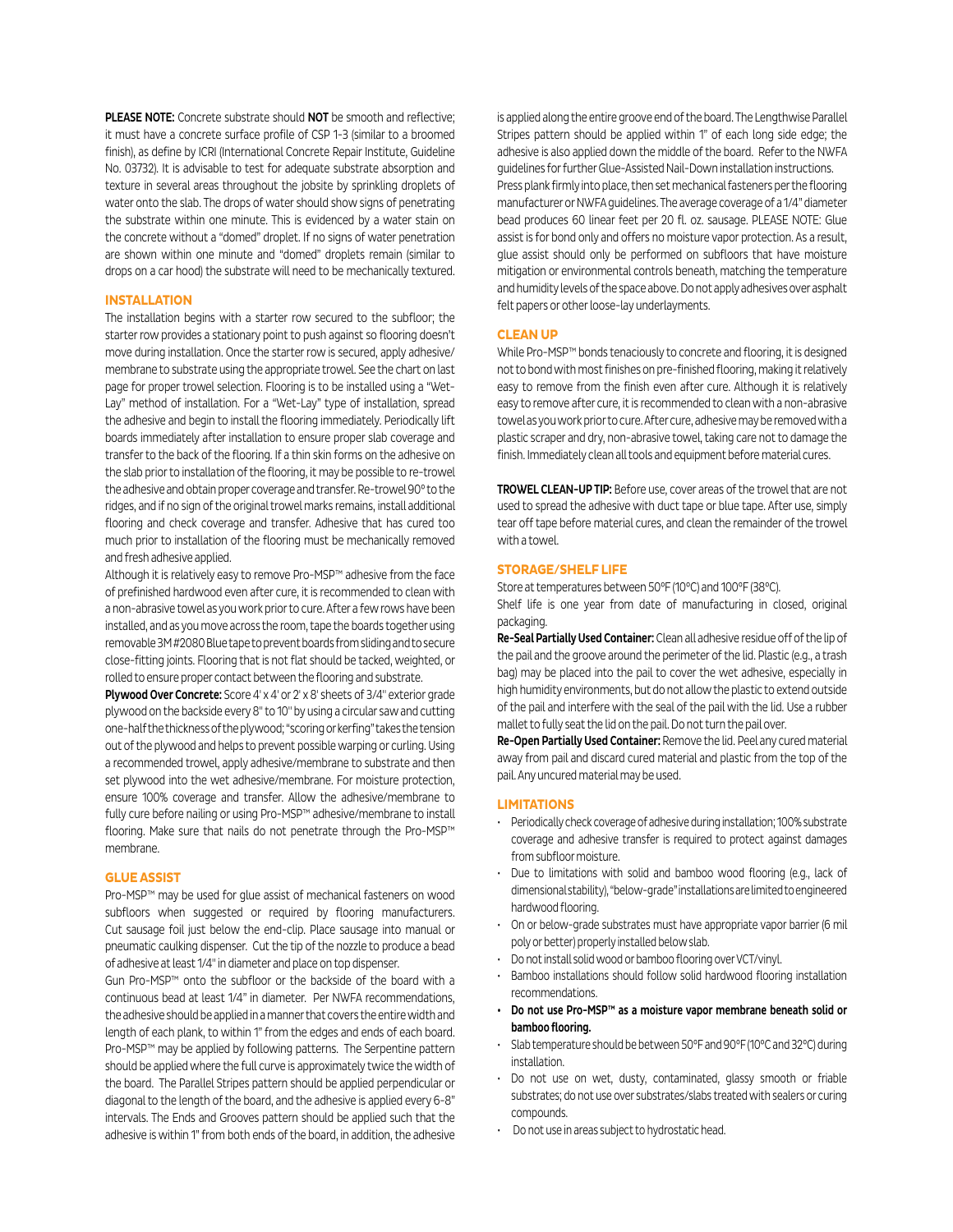- Do not use over perimeter bonded flooring material.
- Completely remove all adhesive residue and other surface contaminants from the slab by diamond grinding, shot blasting, or scarifying.
- Use over gypsum-based/underlayments is limited to dry, "above-grade" installations where the gypsum has dried hard (not dusty/powdery), with a minimum compressive strength > 2,000 psi for engineered hardwood installations, or minimum compressive strength > 2,500 psi for solid hardwood installations.
- Please refer to flooring manufacturer's recommendations and NWFA's specifications for proper acclimation, verification of moisture content of flooring with a moisture meter, and expansion relief around perimeter throughout installation.
- For substrates with any history of moisture problems, or for solid hardwood or bamboo on concrete slabs exceeding 3lb MVER or 75% RH, use a high performance moisture vapor reduction product such as Bostik MVP4® prior to the application of Pro-MSP™, or use Bostik Ultra-Set® SingleStep2™ or GreenForce®.
- Do not use vinyl-backed cork flooring or foamed backed parquet.
- This membrane does NOT reduce/affect issues originating from the sides, ends, or top of flooring (i.e. puddles, water leaks, wet mopping, hydrostatichead, etc.).
- This membrane does **NOT** eliminate all possible moisture related or installrelated issues (i.e. improper acclimation of flooring, jobsite temperature/ relative humidity, etc.).
- This membrane is designed to prevent excessive variance of moisture between the top, middle, and bottom of flooring that originates from the substrate.

| <b>OPEN TIME CHART</b>           |                 |            |            |  |  |
|----------------------------------|-----------------|------------|------------|--|--|
|                                  | <b>Humidity</b> |            |            |  |  |
|                                  | 40%             | 60%        | 80%        |  |  |
| $60^{\circ}$ F (16 $^{\circ}$ C) | 2.3 Hours       | 2.0 Hours  | 1.0 Hours  |  |  |
| 70°F (21°C)                      | 2.0 Hours       | 1.0 Hours  | 45 Minutes |  |  |
| $80^{\circ}$ F (27 $^{\circ}$ C) | 1.0 Hours       | 45 Minutes | 30 Minutes |  |  |
|                                  |                 |            |            |  |  |

Note: This chart is for reference only; actual jobsite times may vary.

#### **PACKAGING**

4 gallon pails (36 pails/pallet)

20 fl. oz. sausages (12 sausages/case; 90 cases/pallet)

## **CAUTION**

IRRITANT. MAY IRRITATE EYES, SKIN OR RESPIRATORY TRACT. CONTENTS MAY BE HARMFUL IF SWALLOWED OR INHALED. Methanol may form during curing. Do not breathe fumes. Do not get in eyes, on skin or on clothing. Do not swallow. Handle with care. Use only in a well ventilated area or wear a mask. Wear protective clothing including gloves. Wash thoroughly after handling. Keep container closed. Store in a cool, dry area. Do not reuse container.

## **KEEP OUT OF REACH OF CHILDREN**

## **FIRST AID TREATMENT**

Contains calcium carbonate and quartz silica inextricably bound in a polymer matrix. If in eyes or on skin, rinse with water for at least 15 minutes. If on clothes, remove clothing. If breathed in, move person to fresh air. If swallowed, call a Poison Control Center or doctor immediately. Do not induce vomiting.

|                            | <b>CHEMICAL &amp; PHYSICAL PROPERTIES</b>                                 |                                      |                    |  |  |
|----------------------------|---------------------------------------------------------------------------|--------------------------------------|--------------------|--|--|
| Chemical                   | Chemistry Type                                                            | 1-part MS Polymer<br>Adhesive        |                    |  |  |
|                            | Adhesive Type                                                             | Moisture Cure                        |                    |  |  |
| Properties                 | Solvent Free                                                              | Yes                                  |                    |  |  |
|                            | <b>Flash Point</b>                                                        | >200°F (>93°C)                       |                    |  |  |
|                            | Residential                                                               | Yes                                  |                    |  |  |
|                            | Offices/Light Commercial                                                  | Yes                                  |                    |  |  |
|                            | <b>Heavy Commercial/Retail</b>                                            | Yes                                  |                    |  |  |
| Use<br><b>Environments</b> | Hospital/Healthcare                                                       | <b>No</b>                            |                    |  |  |
|                            | Industrial                                                                | No                                   |                    |  |  |
|                            | Exterior                                                                  | <b>No</b>                            |                    |  |  |
|                            | <b>Wet Areas</b>                                                          | <b>No</b>                            |                    |  |  |
|                            | Concrete                                                                  | Yes                                  |                    |  |  |
|                            | Concrete Board                                                            | Yes                                  |                    |  |  |
|                            | Concrete Patch/SLU                                                        | Yes                                  |                    |  |  |
|                            | Gypsum Underlayment                                                       | Yes                                  |                    |  |  |
| Substrates                 | Plywood                                                                   | Yes                                  |                    |  |  |
|                            | <b>OSB</b>                                                                | Yes                                  |                    |  |  |
|                            | Ceramic Tile                                                              | Yes                                  |                    |  |  |
|                            | Terrazzo                                                                  | Yes                                  |                    |  |  |
|                            | Well-Bonded Vinyl                                                         | Yes                                  |                    |  |  |
|                            | Solid Hardwood                                                            | Yes                                  |                    |  |  |
|                            | <b>Engineered Hardwood</b>                                                | Yes                                  |                    |  |  |
|                            | <b>Bamboo</b>                                                             | Yes                                  |                    |  |  |
| <b>Flooring Types</b>      | Cork                                                                      | Yes                                  |                    |  |  |
|                            | Parquet                                                                   | Yes                                  |                    |  |  |
|                            | Ceramic Tile, Marble, Stone<br>Inlays $*$ <sup>1</sup>                    | Yes                                  |                    |  |  |
|                            | <b>Application Method</b>                                                 | Trowel                               |                    |  |  |
|                            | Ease of Application                                                       | Easy                                 |                    |  |  |
|                            | Odor                                                                      | Slight                               |                    |  |  |
|                            | Required Flash Time                                                       | 0 min                                |                    |  |  |
|                            | Open/Working Time <sup>*2</sup>                                           | 60 min                               |                    |  |  |
|                            | Color                                                                     | Brown                                |                    |  |  |
|                            | Density (lbs/gallon)                                                      | 15.44                                |                    |  |  |
| <b>Application</b>         | Wet Lay                                                                   | Yes                                  |                    |  |  |
| <b>Properties</b>          | Walk-On-Work prior to cure                                                | <b>No</b>                            |                    |  |  |
|                            | Percent of Adhesive Coverage &<br><b>Transfer Required</b>                | For Moisture<br>Protection           | For<br><b>Bond</b> |  |  |
|                            | Wet Lay                                                                   | 100%                                 | >80%               |  |  |
|                            | Walk-On-Work prior to cure                                                | 100%                                 | >95%               |  |  |
|                            |                                                                           | 50°F-90°F                            |                    |  |  |
|                            | Application Temp Range                                                    | $(10^{\circ}C - 32^{\circ}C)$        |                    |  |  |
|                            | <b>Shelf Life</b>                                                         | 1 year                               |                    |  |  |
|                            | Ease of Clean, Wet                                                        | Very Easy                            |                    |  |  |
|                            | Ease of Clean, Cured                                                      | Easy                                 |                    |  |  |
|                            | Dry Time: Light Traffic                                                   | 8-10 hrs                             |                    |  |  |
|                            | Dry Time: Normal Traffic                                                  | 12-24 hrs                            |                    |  |  |
|                            | <b>Service Temp Range</b>                                                 | -40°F to 150°F<br>(-40°C to 66°C)    |                    |  |  |
|                            | Elongation                                                                | >100%                                |                    |  |  |
|                            | Water Vapor Permeability*3                                                | <0.8                                 |                    |  |  |
| <b>Physical</b>            | Concrete Moisture Vapor Limits<br>for subfloor moisture vapor protection: |                                      |                    |  |  |
| <b>Properties</b>          | For engineered hardwood                                                   |                                      |                    |  |  |
|                            | <b>ASTM 1869</b><br>Calcium Chloride Method                               | $\leq$ 15 lbs/<br>1000 sq ft /24 hrs |                    |  |  |
|                            | <b>ASTM 2170 Relative Humidity Test</b>                                   | $\leq$ 87% RH                        |                    |  |  |
|                            | For solid hardwood or bamboo                                              |                                      |                    |  |  |
|                            | <b>ASTM 1869</b>                                                          | $\leq$ 3 lbs/                        |                    |  |  |
|                            | Calcium Chloride Method<br><b>ASTM 2170 Relative Humidity Test</b>        | 1000 sq ft /24 hrs<br>$\leq$ 75% RH  |                    |  |  |
|                            |                                                                           |                                      |                    |  |  |

Light commercial and/or residential applications. \*2 Please refer to Open/Working Time chart.

Per ASTMF-1249 standard test method for water vapor transmission rate through plastic film and sheeting using a modulated infrared sensor. Ratings are g/m2-24 hr-mmHG.